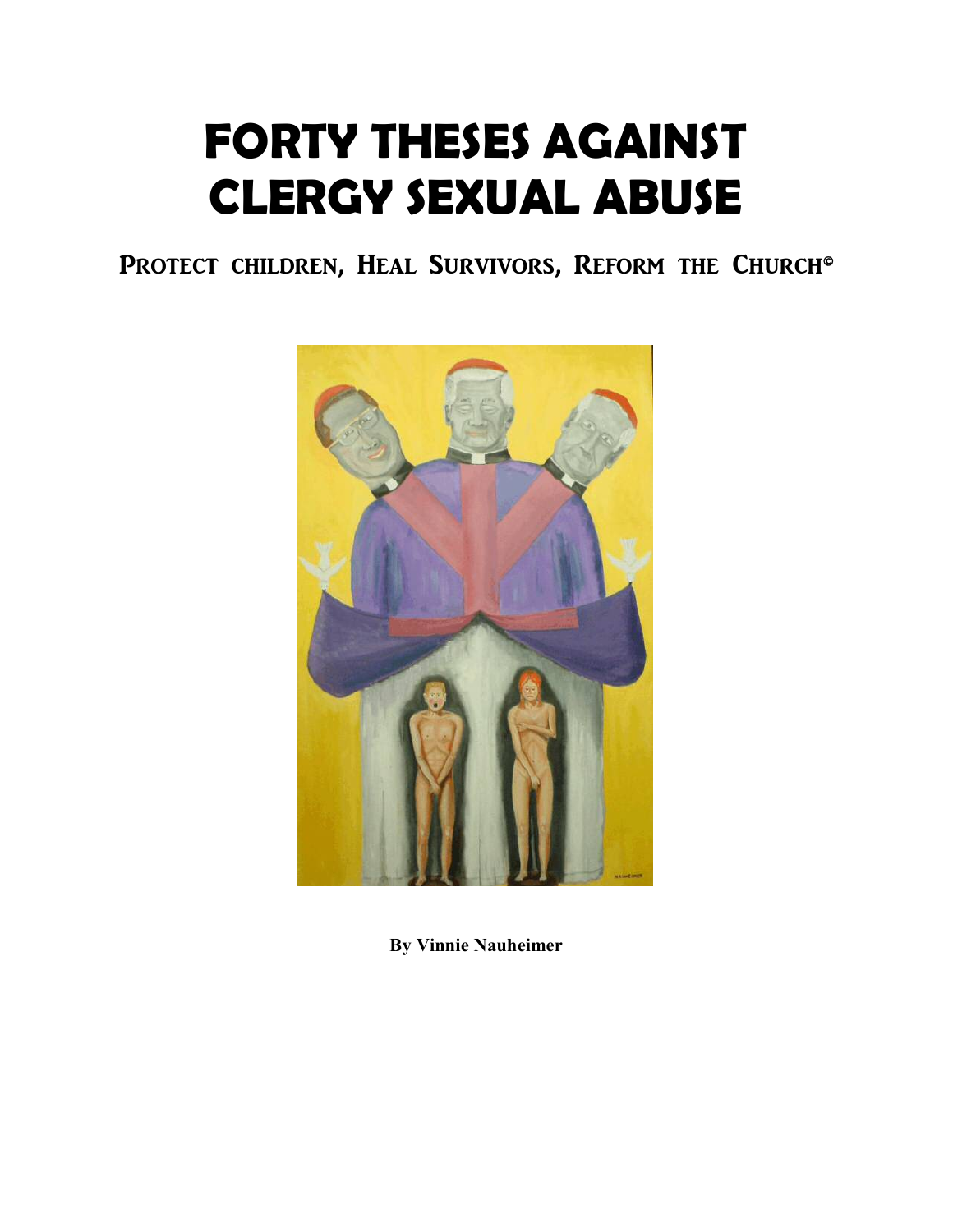Dear Bishop: **We arrive that the set of the set of the set of the set of the set of the set of the set of the set of the set of the set of the set of the set of the set of the set of the set of the set of the set of the se** 

Almost five hundred years ago on October 31, 1517, Dr. Martin Luther posted his 95 Theses on the door of the Cathedral of Wittenberg. At the turn of the second millennium the church once more finds itself in dire need of major reform. St. Paul admonishes us in Cortinthians 1: 5-6 "Do you not know that a little leaven leavens the whole lump? Cleanse out the old leaven that you may be a new lump." The survivors of Clergy Sexual Abuse, their families, friends and the Catholic laity demand change, justice and reform. These are the Forty Theses of Clergy Sexual Abuse and we demand their immediate adoption by the Roman Catholic Church. We urge you and all members of the Roman Catholic clergy to forward these to the Vatican. Without the immediate implementation of these Forty Theses by the Roman Catholic Church neither the victims of clergy abuse nor the church can move forward.

## **FORTY THESES OF CLERGY ABUSE**

- 1. The Pope must immediately release and open for public inspection all secret files contained in dioceses throughout the world including the Vatican that have information relating to the abuse of children.
- 2. The Catholic Church must release and make public the names of all priests, bishops, and cardinals who have had credible accusations of sexual abuse made against them, their current status as well as their current location.
- 3. The pope must, in writing, free all those survivors from their confidentiality agreements "Gag Clauses" with any dioceses around the world in order to let victims of clergy abuse speak freely.
- 4. The Vatican should demand of all clergy, as applicable, that as an act of atonement, they will, in writing, declare null and void all private confidentiality agreements made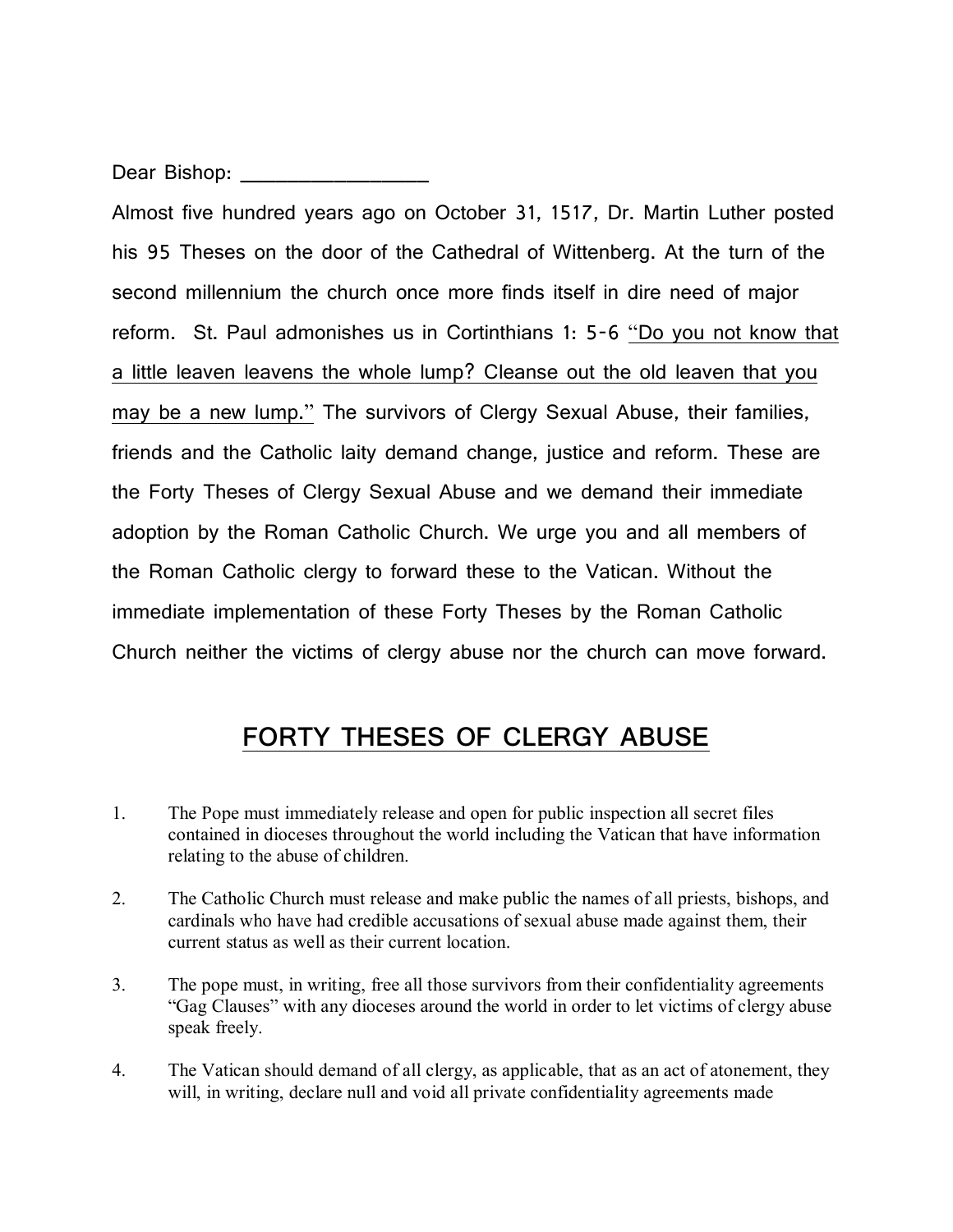between them and their victims.

- 5. The Pope and the Vatican must release and forever disavow keeping any secrets of the "Holy Office" related to clergy or any other form of abuse perpetrated by the clergy.
- 6. All secret letters and instructions issued to cardinals and bishops worldwide such as "Crimen Sollicitationis" are to be declared null and void.
- 7. The hierarchy of the Catholic Church must change its policy on clerical abusers to demand under penalty that they report cases of abuse to their local civil authorities.
- 8. The pope will issue a Papal Bull reconfirming the love of Jesus for children and that none should be harmed as they, and not the clergy are our greatest treasure.
- 9. The hierarchy of the Catholic Church must recognize that the children are our future and if the church is to have one, their future too.
- 10. The hierarchy of the Catholic Church must recognize that all children have the inalienable right to grow up without fear of being sexually abused by any cleric or lay minister.
- 11. The hierarchy of the Catholic Church must acknowledge that children have the right to attend mass, serve on the altar and attend church functions without being molested.
- 12. The Church must acknowledge that parents have the right to expect that their children will not be sexually abused, molested or otherwise harmed by priests, nuns or deacons while engaged in church activities.
- 13. The Church must declare in the plainest of terms that the sexual abuse of children is against God's Law, Natural Law, and publicly restate that abuse is against both Canon Law and the proscription of the Catechism.
- 14. The church must admit that in the past, when it came to sexual abuse of children by clergy, there have historically been no rules, no order, no discipline, no desire to change, and make a sacred vow to erase this mentality from their clerical culture.
- 15. Having recognized the above to be true, they must take the actions necessary to enforce these changes listed in thesis' one through fourteen.
- 16. All members of the Catholic Church have the right to expect exemplary behavior out of those who would answer the call of ordination and the right to receive justice when the clergy falls short.
- 17. The hierarchy of the Catholic Church will accept the fact that the priesthood is comprised of men who are mere mortals some of whom have a penchant for evil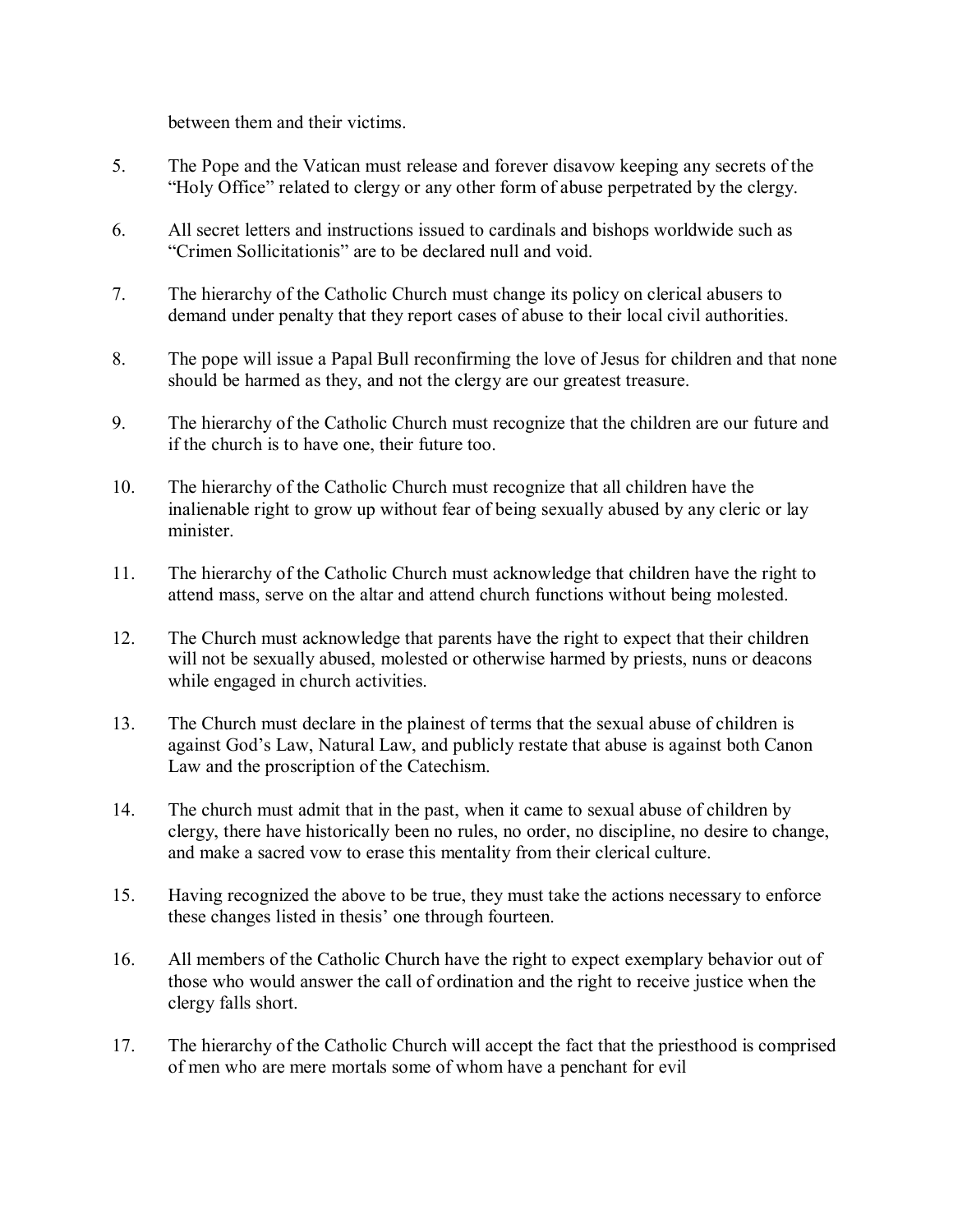- 18. The hierarchy of the Catholic Church must remove any such men quickly and decisively when their behavior endangers the safety and welfare of any child.
- 19. The hierarchy of the Catholic Church must acknowledge that the priesthood is a "privilege" and not a "right." Privileges can and should be revoked when abused.
- 20. The hierarchy of the Catholic Church must understand that the privilege of serving as a priest must be revoked when the actions of a priest endangers the welfare of children.
- 21. The hierarchy of the Catholic Church must publicly acknowledge the many types of abuse being committed by their clergy.
- 22. The hierarchy of the Catholic Church must stop trying to make clergy abuse a homosexual issue. It is not necessarily true with pedophiles and is certainly not true in the global cases of abuse committed against female children and teens.
- 23. The hierarchy of the Catholic Church must admit that female children, teens and adults are abused as often as their male counterparts.
- 24. It is incumbent on the Catholic Church to recognize and accept the equality of men and women in the eyes of man and God in all matters, not only sexual abuse.
- 25. The hierarchy of the Catholic Church must join the world in recognizing the sexual abuse of children as a criminal act.
- 26. As a criminal act it is incumbent upon the Catholic Church to report criminal activities to the proper civil authorities and not to hinder their reporting.
- 27. The Catholic Church must recognize that the criminal activities of errant priests can in no way benefit the well-being or future of the church.
- 28. The church must beg for forgiveness, not expect it.
- 29. The church must make amends to all those that have been sexually abused by its clergy.
- 30. The church must make amends to all those who have suffered at the hands of the church because of their efforts to expose these grievous criminal actions.
- 31. The Catholic Church must recognize the rights of all victims of sexual abuse and their families to be hurt and angry.
- 32. The Catholic Church must recognize their moral and spiritual obligation to help victims and their families work through the anger and pain caused by clerical abuse and the churches indifference toward predatory priests.
- 33. The hierarchy and all clerics must adhere to the wishes of the current Holy Father who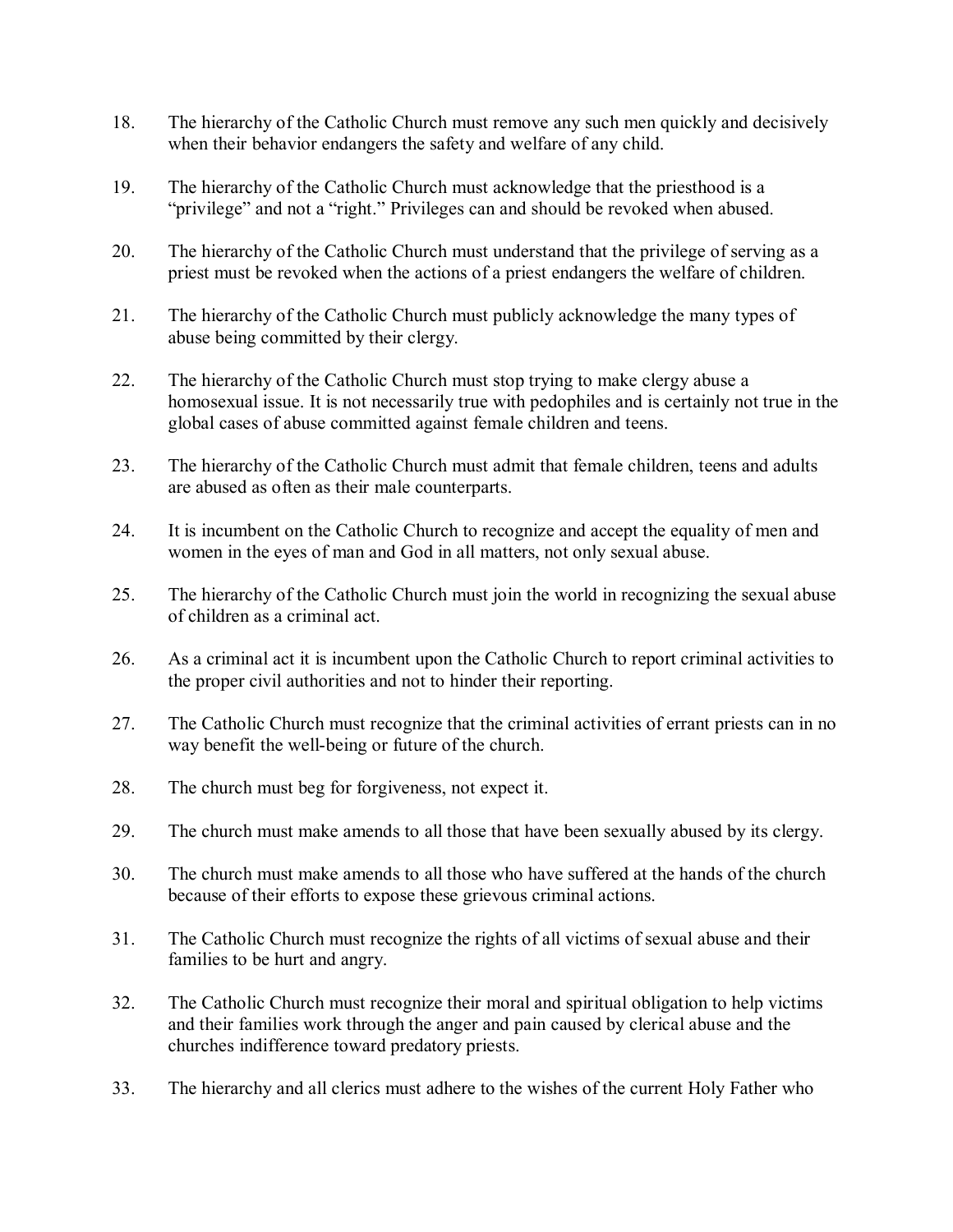said, ""All bishops must carry out their pastoral ministry with utmost care in order to help foster the protection of minors, and they will be held accountable," and his two predecessors: Pope Benedict XVI, who said: "Victims should receive compassion and care, and those responsible for these evils must be brought to justice." And John Paul II who said, "There is no place in the priesthood or religious life for those who would harm the young."

- 34. All members of the hierarchy of the Catholic Church who were themselves abusers, covered-up for abusers or shuffled abusers should immediately tender their resignations in order to abide by the wishes of the current pope and the last two; all of whom are and have been Spiritual leaders and representative of Jesus Christ here on earth
- 35. If the hierarchy of the Catholic Church who covered up and shuffled predator priests causing considerable harm to the young do not resign, it is incumbent upon the pope to force them out or forever more be known as a hypocrite. Those of the hierarchy who ignore the explicit words of these three popes will forever more be known as heretics who deny Jesus Christ and the church he founded.
- 36. The church must admit full accountability for the Clergy Abuse Scandal. No accountability is the equivalent of no belief in judgment from the higher power to whom they ascribe their faith.
- 37. Pride is one of the seven deadly sins. Secrecy, when used to hide failings is pride in disguise. A church keeping secrets becomes a darkened wasteland. Secrets create the perfect breeding ground for all sorts of nefarious and malignant growths. Secrecy is a cesspool fertilizing the dregs of humanity and creating offspring that are as rotten as the offal from which they spring. The abundance of slime generated by the Roman Catholic Church's cesspool became so large it spilled over its banks and ran into the light where it was laid bare to the world. The culture of secrecy regarding sexual abuse must end!
- 38. The Catechism of the Roman Catholic Church #2326 tells us: "Scandal is a grave offense when by deed or omission it deliberately leads others to sin gravely." There is hardly a more apt statement against either clergy abuse or bishops moving pedophiles. #2287 tells us: Anyone who uses the power at his disposal in such a way that it leads others to do wrong becomes guilty of scandal and responsible for the evil that he has directly or indirectly encouraged. "Temptations to sin are sure to come; but woe to him by whom they come!" The hierarchy has brought grave scandal down upon their church and a just penalty is
	- demanded for those who facilitated this scandal.
- 39. Recognizing the shame, scandal and scorn that the hierarchy of the Catholic Church has brought down upon the global church, the number of good Catholics that they have driven from the church by their blatant lies and the generations that the hierarchy has lost for the church: an appropriate penance is demanded.